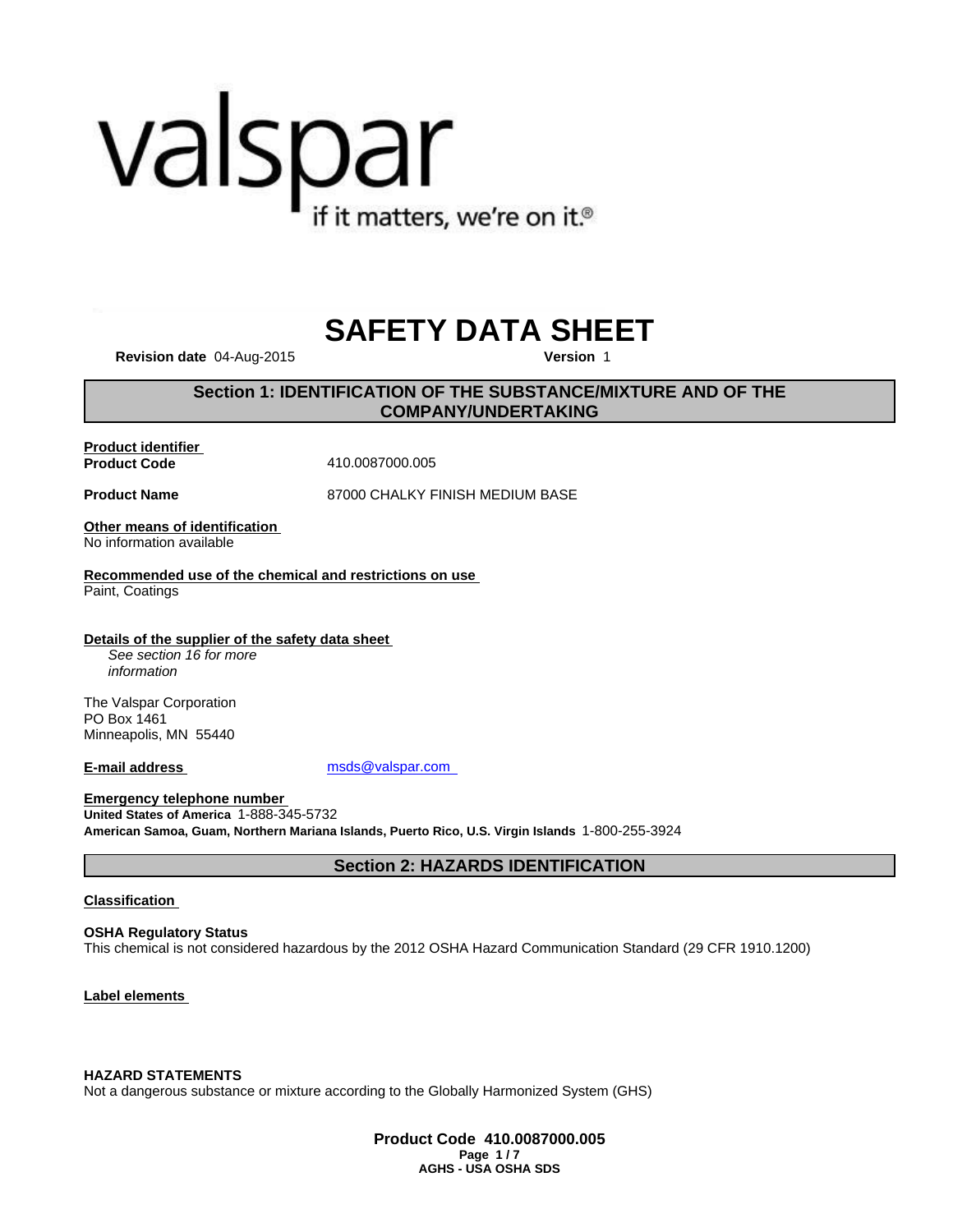#### **PREVENTION**

Do not handle until all safety precautions have been read and understood.

#### **RESPONSE**

Get medical advice/attention if you feel unwell.

#### **Eyes**

IF IN EYES: Rinse cautiously with water for several minutes. Remove contact lenses, if present and easy to do. Continue rinsing. If eye irritation persists: Get medical advice/attention.

#### **Skin**

Rinse skin with water/shower. If skin irritation occurs: Get medical advice/attention.

#### **Inhalation**

IF INHALED: Call a POISON CENTER or doctor if you feel unwell.

#### **Ingestion**

Do NOT induce vomiting. IF SWALLOWED: Call a POISON CENTER or doctor/physician if you feel unwell.

#### **STORAGE**

Keep container tightly closed.

#### **DISPOSAL**

Dispose of contents/containers in accordance with local regulations.

#### **HAZARDS NOT OTHERWISE CLASSIFIED (HNOC)**

Not applicable.

#### **OTHER HAZARDS**

Not applicable.

**UNKNOWN ACUTE TOXICITY** 0% of the mixture consists of ingredient(s) of unknown toxicity.

#### **Section 3: COMPOSITION/INFORMATION ON INGREDIENTS**

| <b>Phone</b><br>⊾ame     | -<br>м.<br>.  | $\mathbf{a}$ |
|--------------------------|---------------|--------------|
| dioxide<br>' ita<br>nıun | $\sim$<br>スクド | . .          |

\*The exact percentage (concentration) of composition has been withheld as a trade secret.

#### **Section 4: FIRST AID MEASURES**

#### **First Aid Measures**

#### **General advice**

Get medical advice/attention if you feel unwell.

#### **Eye contact**

IF IN EYES: Rinse cautiously with water for several minutes. Remove contact lenses, if present and easy to do. Continue rinsing. If eye irritation persists: Get medical advice/attention.

#### **Skin Contact**

Rinse skin with water/shower. If skin irritation occurs: Get medical advice/attention.

#### **Inhalation**

IF INHALED: Call a POISON CENTER or doctor if you feel unwell.

#### **Ingestion**

Do NOT induce vomiting. IF SWALLOWED: Call a POISON CENTER or doctor/physician if you feel unwell.

#### **Most important symptoms and effects, both acute and delayed**

**Symptoms** No information available.

#### **Indication of any immediate medical attention and special treatment needed**

**Product Code 410.0087000.005 Page 2 / 7 AGHS - USA OSHA SDS**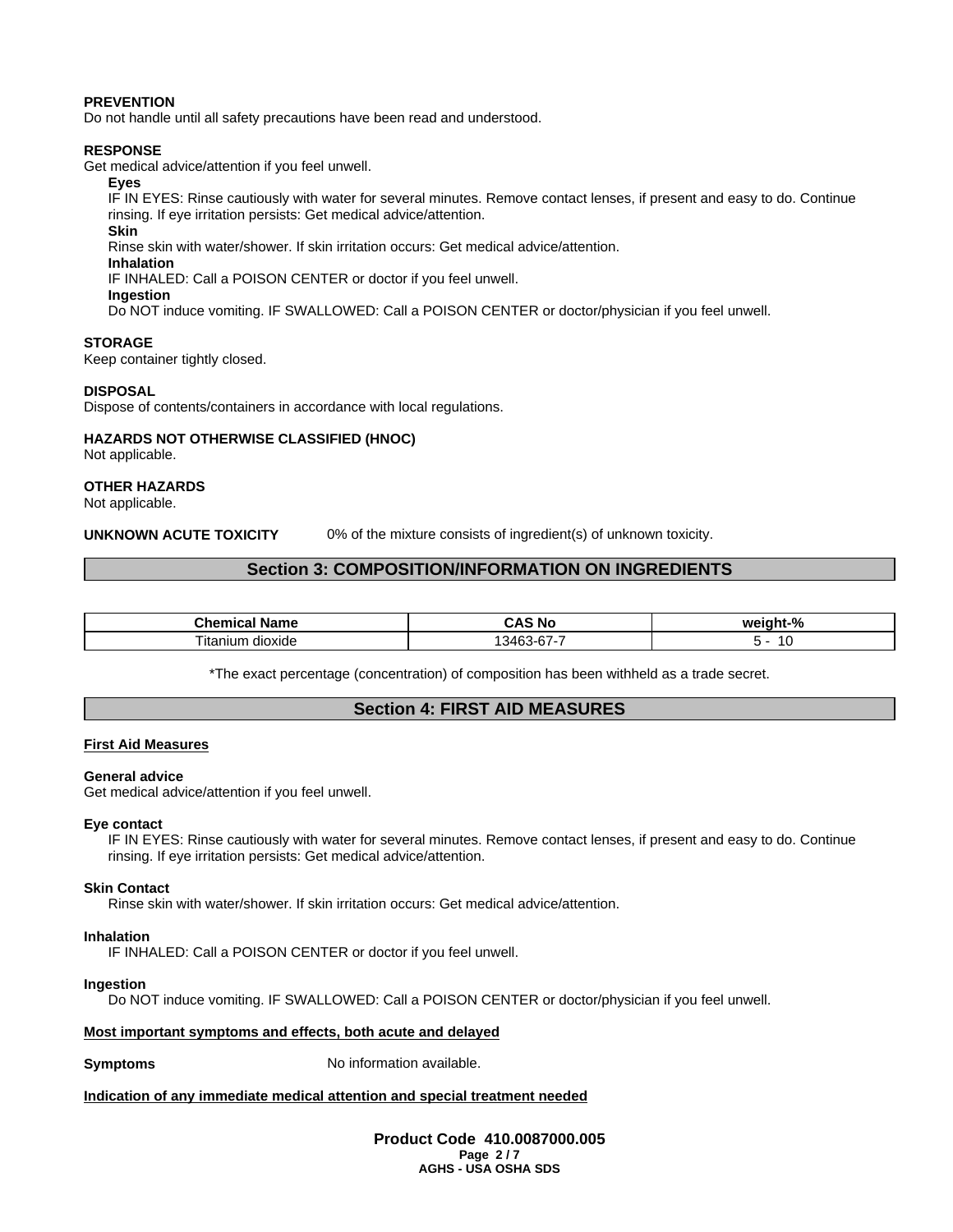**Note to physicians** Treat symptomatically.

#### **Section 5: FIRE FIGHTING MEASURES**

#### **Suitable extinguishing media**

Dry chemical, CO2, water spray or alcohol-resistant foam.

Not to be used for safety reasons: Strong water jet

#### **Specific hazards arising from the chemical**

Burning produces heavy smoke. Fire may produce irritating and/or toxic gases. In the event of fire and/or explosion do not breathe fumes.

#### **Special protective equipment for fire-fighters**

Wear self-contained breathing apparatus and protective suit. Cool containers with flooding quantities of water until well after fire is out. Do not allow run-off from fire-fighting to enter drains or water courses.

#### **Section 6: ACCIDENTAL RELEASE MEASURES**

#### **Personal precautions, protective equipment and emergency procedures**

#### **Personal precautions**

Avoid breathing vapors or mists. Remove all sources of ignition. Use personal protective equipment as required.

#### **For emergency responders**

Use personal protection recommended in Section 8.

#### **Environmental precautions**

Do not allow into any sewer, on the ground or into any body of water. If the product contaminates lakes, rivers or sewage, inform appropriate authorities in accordance with local regulations. Prevent further leakage or spillage if safe to do so. Local authorities should be advised if significant spillages cannot be contained.

#### **Methods and material for containment and cleaning up**

#### **Methods for containment**

Prevent further leakage or spillage if safe to do so.

#### **Methods for cleaning up**

Dispose of waste product or used containers according to local regulations. Clean with detergents. Avoid solvent cleaners. Dam up. Soak up with inert absorbent material (e.g. sand, silica gel, acid binder, universal binder, sawdust). Pick up and transfer to properly labeled containers. Clean contaminated surface thoroughly.

#### **Section 7: HANDLING AND STORAGE**

#### **Precautions for safe handling**

#### **Advice on safe handling**

Prevent the creation of flammable or explosive concentrations of vapor in air and avoid vapor concentration higher than the occupational exposure limits. Use personal protection recommended in Section 8. Never use pressure to empty container. Comply with the health and safety at work laws. Prevent product from entering drains. Vapors are heavier than air and may spread along floors. Vapors may form explosive mixtures with air. Use only with adequate ventilation.

#### **General Hygiene Considerations**

When using do not eat, drink or smoke. Wash contaminated clothing before reuse.

#### **Conditions for safe storage, including any incompatibilities**

#### **Storage Conditions**

Keep/store only in original container. Store in accordance with local regulations. Keep unauthorized personnel away. Containers that have been opened must be carefully resealed and kept upright to prevent leakage. Keep container tightly closed in a dry and well-ventilated place.

> **Product Code 410.0087000.005 Page 3 / 7 AGHS - USA OSHA SDS**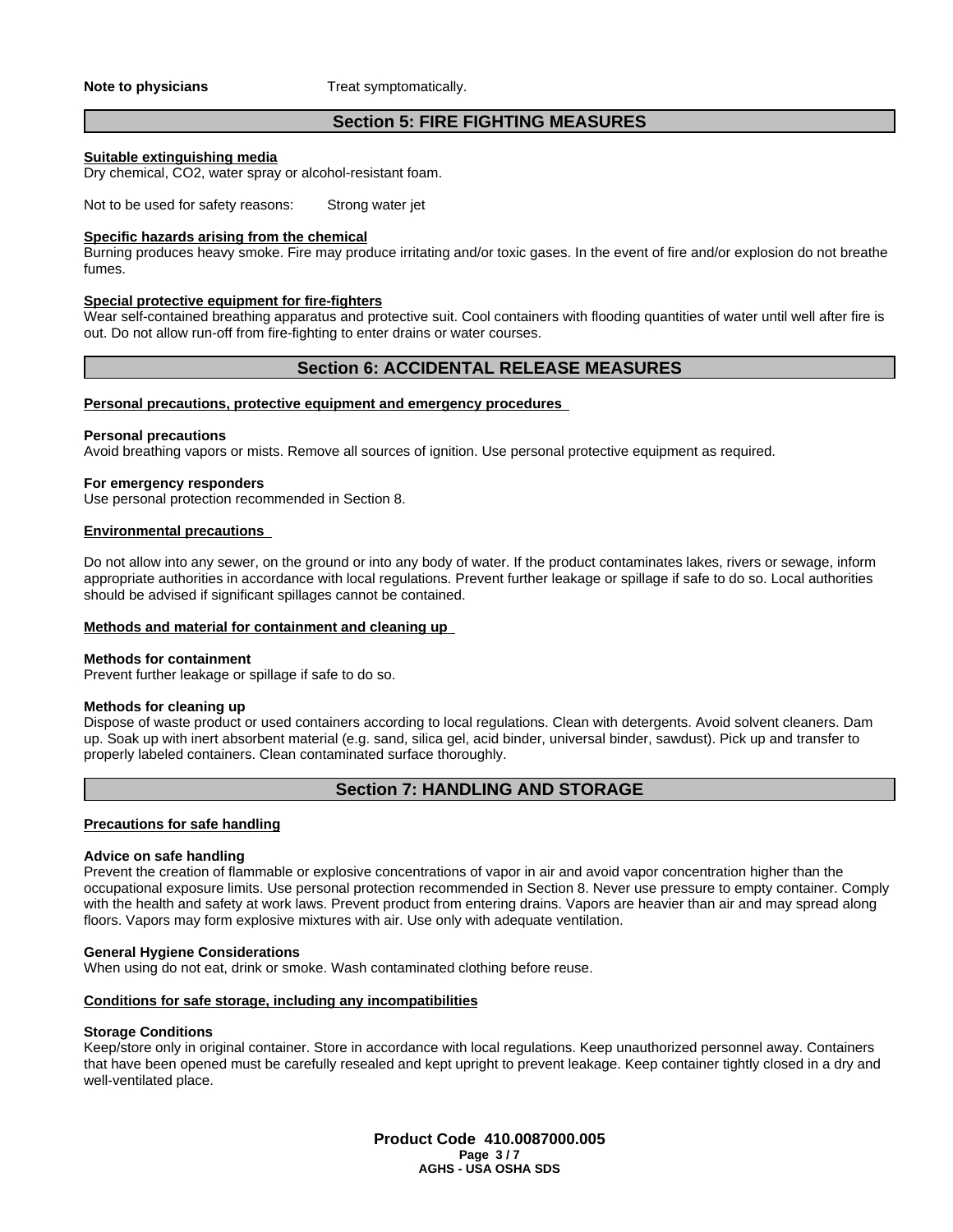#### **Incompatible materials**

Strong oxidizing agents.

### **Section 8: EXPOSURE CONTROLS/PERSONAL PROTECTION**

#### **Control parameters**

#### **Exposure Limits**

If S\* appears in the OEL table, it indicates this chemical contains a skin notation.

| <b>Chemical Name</b> | <b>ACGIH TLV</b>    | <b>OSHA PEL</b> | <b>NIOSH IDLH</b>       |
|----------------------|---------------------|-----------------|-------------------------|
| $- \cdot \cdot$      | <b>TWA</b>          | <b>TWA</b>      | ירי                     |
| Titanium dioxide     | $10 \text{ mg/m}^3$ | total dust      | .5000 mg/m <sup>3</sup> |
| 13463-67-7           | . .                 | , ma/mª         | ⊣∪LH                    |

#### **Appropriate engineering controls**

#### **Engineering Controls**

Ensure adequate ventilation, especially in confined areas. Provide local exhaust ventilation. In case of insufficient ventilation, wear suitable respiratory equipment.

#### **Individual protection measures, such as personal protective equipment**

#### **Eye/face protection**

Wear safety glasses with side shields (or goggles).

#### **Hand Protection**

There is no one glove material or combination of materials that will give unlimited resistance to any individual or combination of chemicals. Ensure that the breakthrough time of the glove material is not exceeded. Refer to glove supplier for information on breakthrough time for specific gloves. The instructions and information provided by the glove manufacturer on use, storage, maintenance and replacement must be followed. Gloves should be replaced regularly and if there is any sign of damage to the glove material. Always ensure that gloves are free from defects and that they are stored and used correctly. The performance or effectiveness of the glove may be reduced by physical / chemical damage and poor maintenance.

#### **Respiratory protection**

In case of inadequate ventilation wear respiratory protection.

#### **Thermal Protection**

No information available

#### **Section 9: PHYSICAL AND CHEMICAL PROPERTIES**

#### **Information on basic physical and chemical properties**

| <b>Physical state</b>            | liquid                           |
|----------------------------------|----------------------------------|
| Appearance                       | No information available         |
| Odor                             | No information available         |
| Color                            | No information available         |
| <b>Odor Threshold</b>            | No information available         |
| pH value                         | No information available         |
| Melting point/freezing point     | No information available         |
| Boiling point / boiling range    | No information available °C / °F |
| flash point                      | 94 °C / 201 °F                   |
| evaporation rate                 | No information available         |
| Flammability (solid, gas)        | No information available         |
| <b>Flammability Limit in Air</b> |                                  |
| <b>Upper flammability limit:</b> | No information available         |
| Lower flammability limit:        | No information available         |
| <b>Vapor Pressure</b>            | No information available         |
| vapor density                    | No information available         |
| Density (Ibs per US gallon)      | 10.25                            |
| specific gravity                 | 1.23                             |
| Solubility(ies)                  | No information available         |
| <b>Partition coefficient</b>     | No information available         |
| <b>Autoignition temperature</b>  | No information available         |
|                                  |                                  |

**Product Code 410.0087000.005 Page 4 / 7 AGHS - USA OSHA SDS**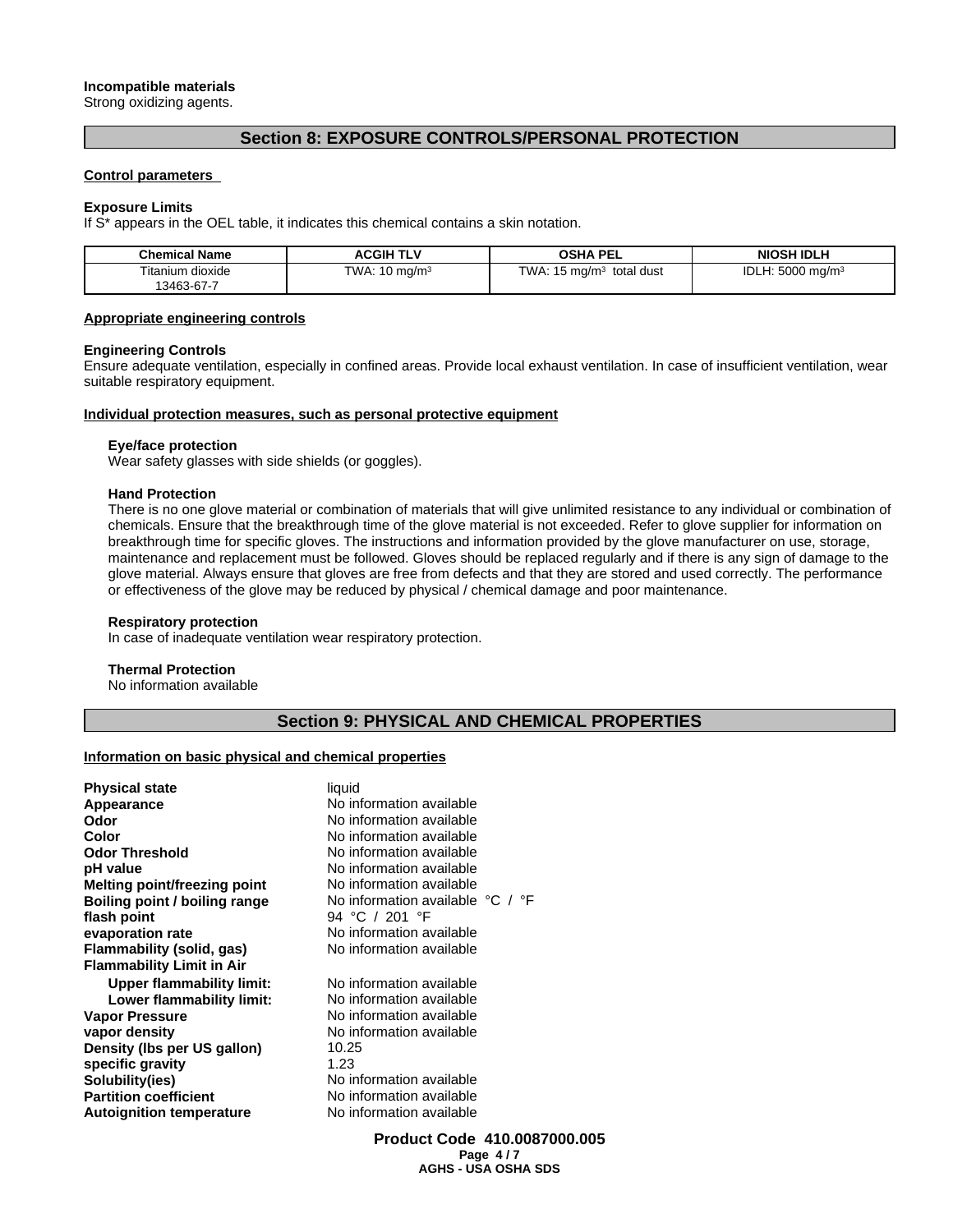#### **Decomposition temperature** No information available **Kinematic viscosity** No information available **Dynamic viscosity** No information available

#### **Other information**

#### **Section 10: STABILITY AND REACTIVITY**

| <b>Reactivity</b>                                                       | No information available.       |
|-------------------------------------------------------------------------|---------------------------------|
| <b>Chemical stability</b>                                               | Stable under normal conditions. |
| <b>Possibility of Hazardous Reactions</b> None under normal processing. |                                 |
| <b>Hazardous polymerization</b>                                         | None under normal processing.   |
| <b>Conditions to avoid</b>                                              | Heat, flames and sparks.        |
| Incompatible materials                                                  | Strong oxidizing agents.        |

**Hazardous Decomposition Products** Carbon monoxide. Carbon dioxide (CO2).

#### **Section 11: TOXICOLOGICAL INFORMATION**

#### **Information on likely routes of exposure**

**Eye contact** Not applicable **Skin Contact** Not applicable **Ingestion** Not applicable **Inhalation** Not applicable

#### **Numerical measures of toxicity - Component Information**

| <b>Chemical Name</b> | Oral LD50          | Dermal LD50 | <b>Inhalation LC50</b> |
|----------------------|--------------------|-------------|------------------------|
| Titanium dioxide     | Rat<br>10000 mg/kg |             |                        |
| $'13463-67-7$        |                    |             |                        |

**Numerical measures of toxicity - Product Information** 

**UNKNOWN ACUTE TOXICITY** 0% of the mixture consists of ingredient(s) of unknown toxicity.

#### **Delayed and immediate effects as well as chronic effects from short and long-term exposure**

#### **Carcinogenicity**

According to IARC, Volume 93, no significant exposure to primary particles of titanium dioxide is thought to occur from use in paints since the pigment is bound to other materials.

| <b>Chemical N</b><br>Name         | <b>ACGIH</b> | <b>IARC</b> | <b>NTI</b><br>. | <b>OSHA</b> |
|-----------------------------------|--------------|-------------|-----------------|-------------|
| Titanium<br>dioxide<br>13463-67-7 |              | Group 2B    |                 |             |

*IARC (International Agency for Research on Cancer)*

*Group 2B - Possibly Carcinogenic to Humans.*

*OSHA (Occupational Safety and Health Administration of the US Department of Labor) X - Present.*

| Not applicable |
|----------------|
| Not applicable |
| Not applicable |
| Not applicable |
|                |

Not applicable **Skin sensitization** Not applicable **Not applicable** 

**Product Code 410.0087000.005 Page 5 / 7 AGHS - USA OSHA SDS**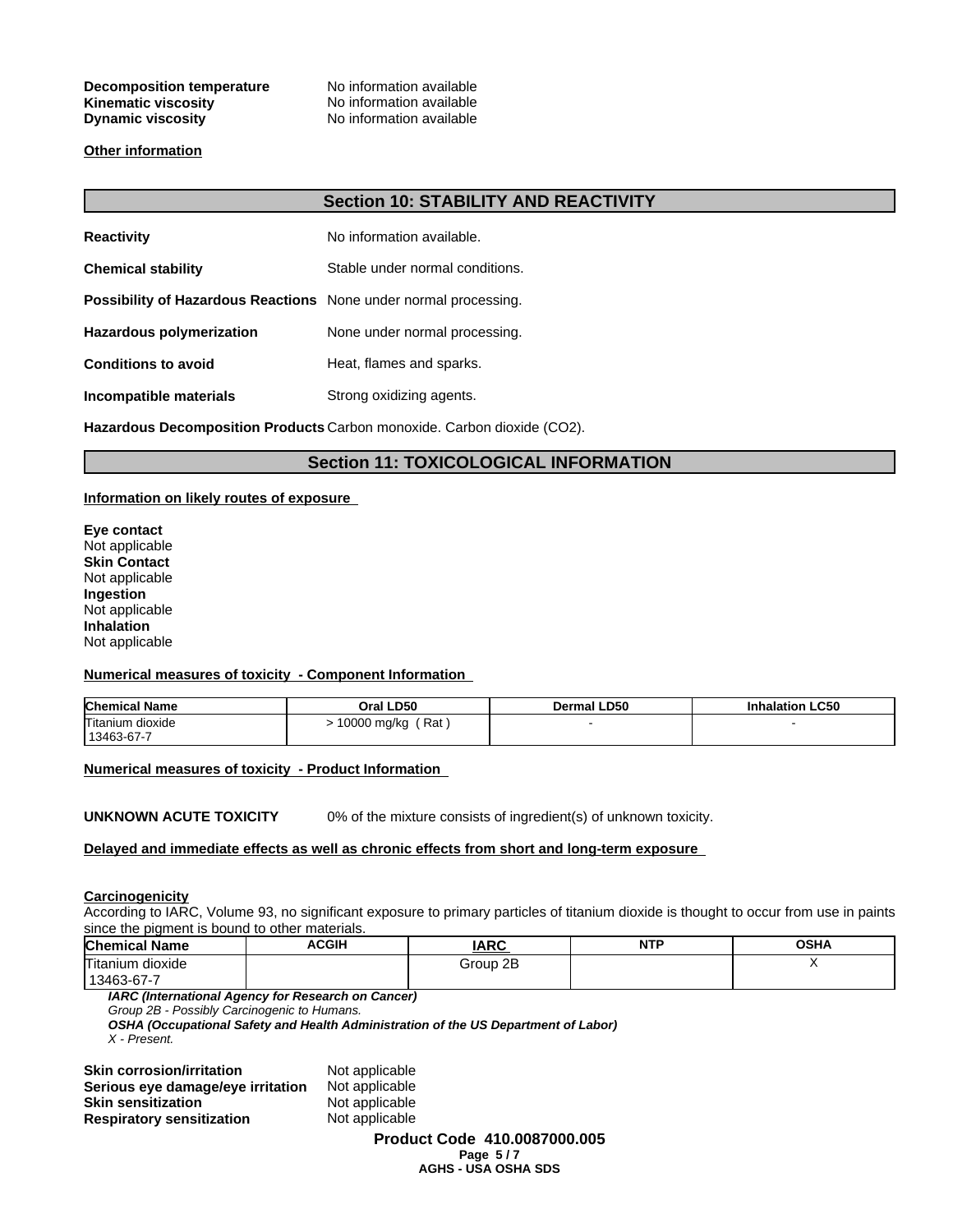| Germ cell mutagenicity<br>Carcinogenicity<br><b>Reproductive Toxicity</b><br>Specific target organ toxicity (single Not applicable                                                                            | Not applicable<br>Not applicable<br>Not applicable |                                                  |                                                                                        |
|---------------------------------------------------------------------------------------------------------------------------------------------------------------------------------------------------------------|----------------------------------------------------|--------------------------------------------------|----------------------------------------------------------------------------------------|
| exposure)<br>Specific target organ toxicity                                                                                                                                                                   | Not applicable                                     |                                                  |                                                                                        |
| (repeated exposure)<br><b>Aspiration hazard</b>                                                                                                                                                               | Not applicable                                     |                                                  |                                                                                        |
|                                                                                                                                                                                                               | <b>Section 12: ECOLOGICAL INFORMATION</b>          |                                                  |                                                                                        |
| <b>Ecotoxicity</b><br>Environmental precautions                                                                                                                                                               | Prevent product from entering drains.              |                                                  |                                                                                        |
| <b>Persistence and degradability</b><br>No information available                                                                                                                                              |                                                    |                                                  |                                                                                        |
| <b>Bioaccumulation</b><br>No information available                                                                                                                                                            |                                                    |                                                  |                                                                                        |
| <b>Mobility</b><br>No information available                                                                                                                                                                   |                                                    |                                                  |                                                                                        |
| Other adverse effects                                                                                                                                                                                         | No information available                           |                                                  |                                                                                        |
|                                                                                                                                                                                                               | <b>Section 13: DISPOSAL CONSIDERATIONS</b>         |                                                  |                                                                                        |
| <b>Waste treatment methods</b>                                                                                                                                                                                |                                                    |                                                  |                                                                                        |
| <b>Disposal of wastes</b>                                                                                                                                                                                     | regulations.                                       |                                                  | Disposal should be in accordance with applicable regional, national and local laws and |
| <b>Contaminated packaging</b>                                                                                                                                                                                 | containers must be scrapped or reconditioned.      |                                                  | Improper disposal or reuse of this container may be dangerous and illegal. Empty       |
|                                                                                                                                                                                                               | <b>Section 14: TRANSPORT INFORMATION</b>           |                                                  |                                                                                        |
| 14.1 UN/ID no<br>14.2 Proper shipping name                                                                                                                                                                    | <b>DOT</b><br>Not regulated                        | <b>IMDG</b><br>Not regulated                     | IATA<br>Not regulated                                                                  |
| <b>14.3 Hazard Class</b><br>14.4 Packing Group<br>14.5 Environmental hazard Not applicable<br><b>14.6 Special Provisions</b><br>14.7 Transport in bulk according to Annex II of MARPOL 73/78 and the IBC Code |                                                    |                                                  | No information available                                                               |
|                                                                                                                                                                                                               | <b>Section 15: REGULATORY INFORMATION</b>          |                                                  |                                                                                        |
| <b>International Inventories</b><br>TSCA - United States Toxic Substances Control Act Section 8(b) Inventory                                                                                                  |                                                    |                                                  | All components are listed or exempt                                                    |
| <b>DSL</b> - Canadian Domestic Substances List                                                                                                                                                                |                                                    |                                                  | from listing<br>All components are listed or exempt<br>from listing                    |
| <b>US Federal Regulations</b>                                                                                                                                                                                 |                                                    |                                                  |                                                                                        |
| <b>SARA 311/312 Hazard Categories</b><br>Acute health hazard<br><b>Chronic Health Hazard</b><br><b>Fire hazard</b>                                                                                            |                                                    | No.<br>No<br>No.<br>Product Code 410.0087000.005 |                                                                                        |

**Page 6 / 7 AGHS - USA OSHA SDS**